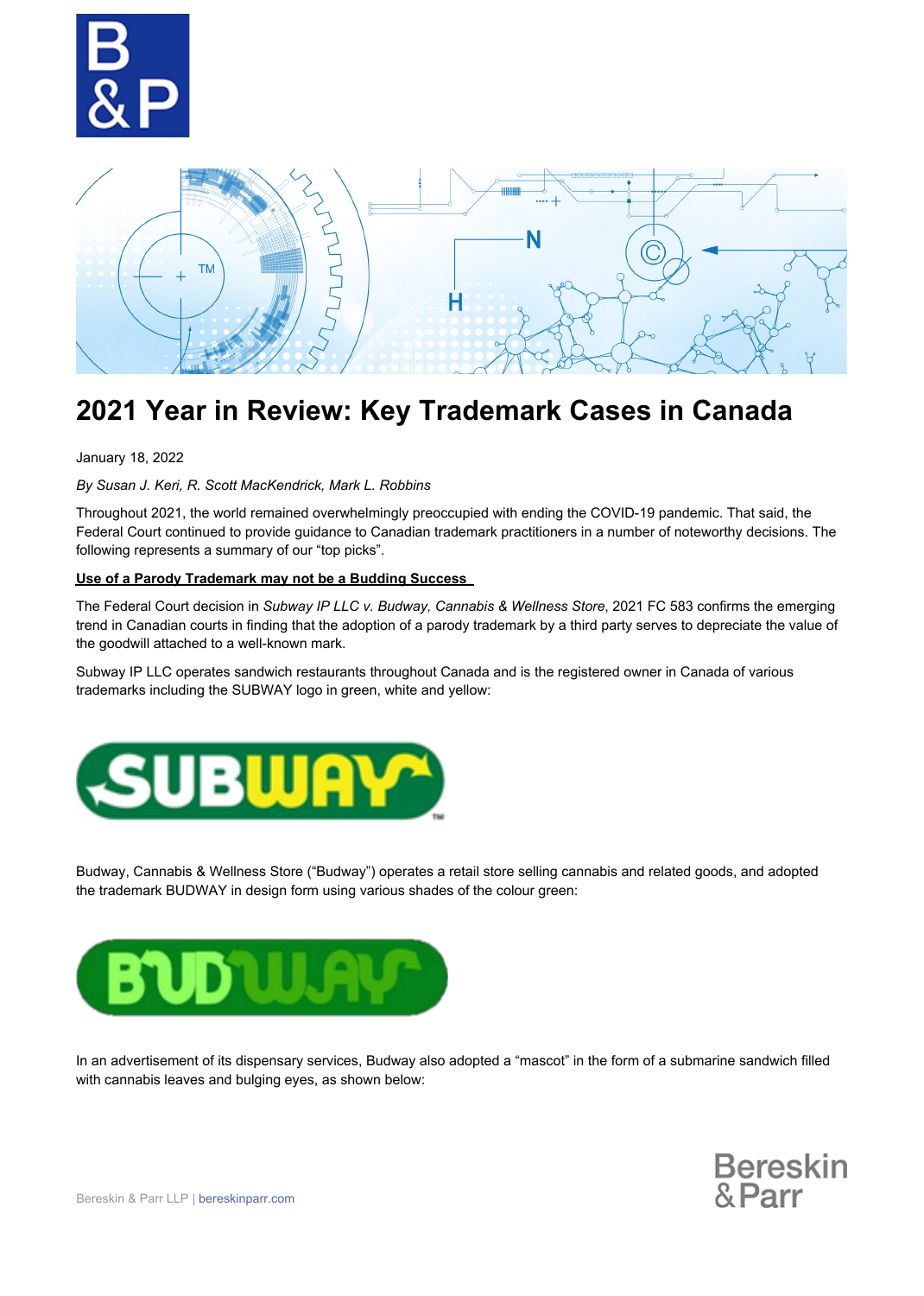



Subway IP brought an application against Budway alleging trademark infringement, passing off, and depreciation of goodwill, contrary to sections 7(b), 20 and 22 of the *Trademarks Act.* Although Budway did not respond to the application, Subway was still required to establish its entitlement to the order sought on a balance of probabilities.

On the issue of trademark infringement, Justice McHaffie ruled that the respondents' BUDWAY mark was confusing with the SUBWAY registered trademarks, noting the similarities in letters and pronunciation between SUBWAY and BUDWAY, the use of colour differentiation between the first three and last three letters, the presence of arrow design motifs, the use of green colouring, and the oval background. He further noted that confusion between the marks was enhanced by the fact that "budway" is not a dictionary word and would therefore tend to be read in a manner to connote the common word "subway" which, in context, would allude to the SUBWAY trademarks.

Justice McHaffie also found that the SUBWAY marks enjoyed a fairly high degree of inherent and acquired distinctiveness. He noted that while the BUDWAY mark possesses some distinctiveness, the distinctiveness of its graphic elements was primarily derived from copying the various distinctive elements of the SUBWAY trademarks.

With regard to the nature of the respective goods, services and business associated with the respective marks, Justice McHaffie found an overlap in that they both covered "cookies", and noted that the SUBWAY registration covering "cookies" was not limited to any type of cookie, and could conceivably cover cookies containing cannabis.

Justice McHaffie also found that Subway had demonstrated each of the necessary elements with respect to passing off under section 7(b) of the *Trademarks Act*, namely, the existence of goodwill, deception of the public due to a misrepresentation, and actual or potential damage. Subway's depreciation of goodwill claim under Section 22 was also successful, with Justice McHaffie finding that the BUDWAY mark was sufficiently similar to the SUBWAY registered trademarks to evoke in the minds of consumers a mental association between the respective marks.

In light of these findings, Budway was permanently enjoined from using the trademark or trade name BUDWAY, and Subway was awarded damages in the amount of \$15,000, with an additional \$25,000 for costs.

## **A Half-Baked Plan**

In *Boulangerie Vachon Inc. v. Racioppo*, 2021 FC 308, the Federal Court held that the defendants' use of the trademark HOSTESS and the trade name Hostess Bread Company Inc. on bread products infringed the rights of the plaintiff trademark owner in its HOSTESS registration covering cakes and pies under Subsection 20 of the *Trademarks Act*; constituted passing off contrary to Section 7(b); and depreciated the value of the goodwill associated with the plaintiff's mark contrary to Section 22 of the Act.

Not surprisingly, given the overlap in the goods and trade channels associated with the parties' respective HOSTESS

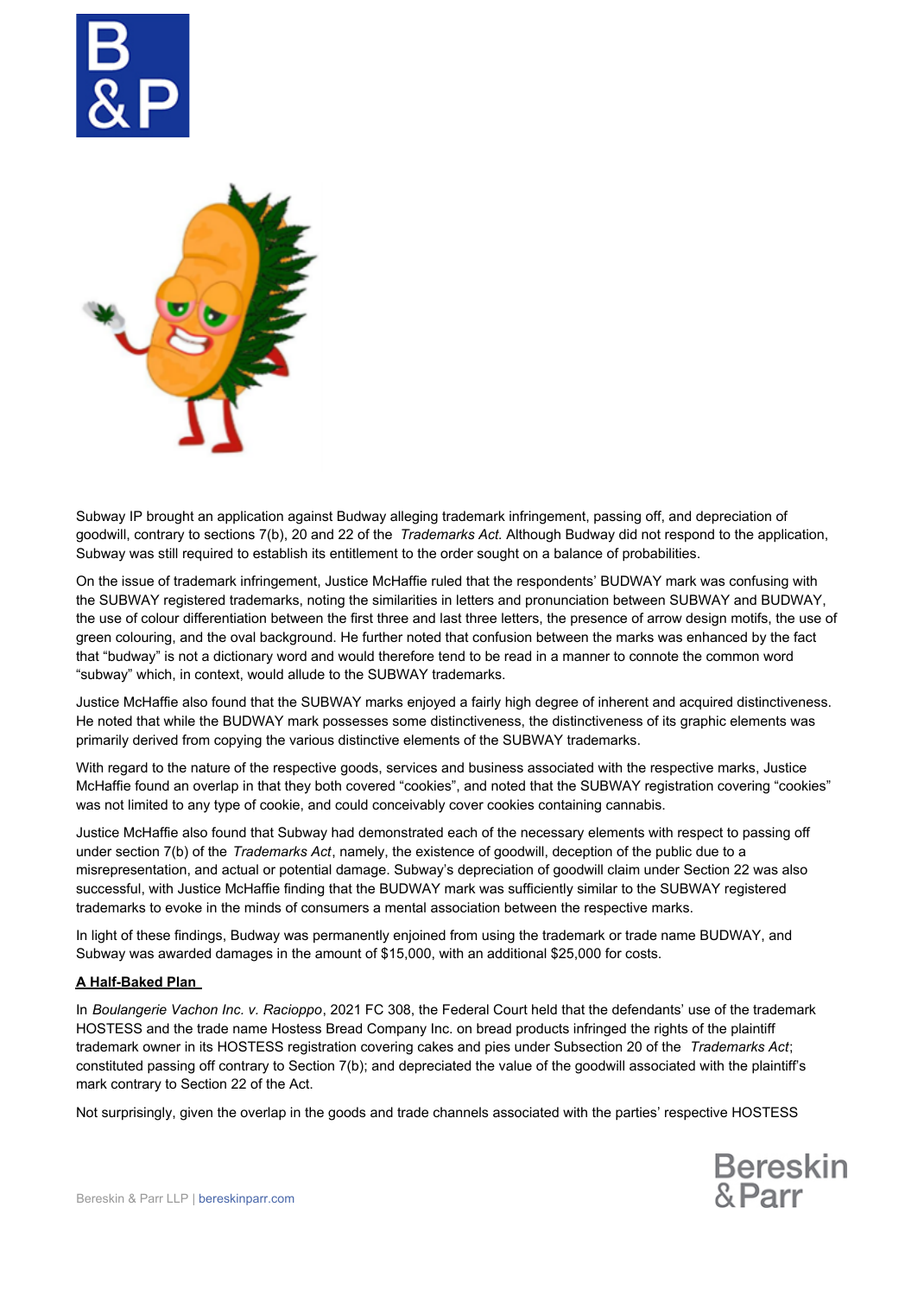

marks (both fell within the category of baked goods, and were often sold side by side or in close proximity to each other), the judge concluded that the defendants' use of the HOSTESS name and mark with bread products was confusing with the plaintiff's HOSTESS word mark covering cakes and pies, and the case for infringement and passing off was quite strong. More noteworthy, however, was the court's finding that the defendants' use of the HOSTESS name and mark on bread products had the likely effect of "blurring" the HOSTESS brand and image and, as such, constituted depreciation of goodwill in the plaintiff's mark.

Although the defendants counterclaimed to invalidate the plaintiffs' registrations and filed evidence showing some co-existence on the Register of different HOSTESS related marks for various food products, the judge held that the presence of a few other traders with HOSTESS-formative marks on the Register for a variety of food products was not sufficient to establish that the HOSTESS trademarks of the plaintiff were not distinctive or that the registrations were invalid. This was consistent with the principle that, absent evidence showing actual use of third party marks, marketplace use cannot be assumed. Indeed, the judge noted that the only evidence of use in the marketplace was that of the plaintiffs and the defendants. The judge also commented that the other third party HOSTESS registrations covered foods that were considerably less similar to cakes than the defendants' bread.

Given the relatively limited nature of the infringing activities in this case, the plaintiffs were awarded only nominal damages in the amount of \$10,000. The judge also held that the case did not justify a finding that the defendant's principal, Silvano Racioppo, should be held personally liable for the actions of the defendant. Merely being the directing mind of a company, or the person who made the decision that the company would undertake acts that may infringe, is not sufficient to establish personal liability and to show wilful infringement or indifference.

#### **Survey Says …**

The Supreme Court of Canada's 2011 decision in *Masterpiece v. Alavida Lifestyles* ignited a lively debate over survey evidence in trademark cases. Justice Rothstein noted in *Masterpiece* that surveys have the potential to provide empirical evidence demonstrating consumer reactions in the marketplace – exactly the question to be addressed in a confusion case, and something that generally would not be known to a trial judge. But Justice Rothstein also instructed judges to question the necessity and relevance of expert evidence before admitting it, and his comments have widely been interpreted as encouraging judicial hostility towards the use of surveys. In *Tokai of Canada Ltd v. Kingsford Products Company, LLC*, 2021 FC 782, Justice Fuhrer applied the principles from *Masterpiece* in assessing survey evidence and ultimately concluded that various deficiencies cumulatively rendered it unreliable and invalid, and hence, inadmissible.

*Tokai* was an appeal of a Trademarks Opposition Board decision. Tokai sought to register the trademark KING for barbeque and fireplace lighters, and for cigarette lighters. Kingsford successfully opposed – the Board found a likelihood of confusion between the applied-for mark KING and several KINGSFORD registered trademarks covering barbeque-related goods.

On appeal to the Federal Court, to show that the trademark KING was not confusing with Kingsford's registered marks, Tokai filed evidence of an online survey of over 700 Canadian adults who had purchased, or planned to purchase, a butane lighter. The Court accepted that survey results could have affected the Registrar's consideration in a material way. But Justice Fuhrer was not persuaded that the online survey appropriately simulated the imperfect recollection of a hurried consumer when they encounter the products and trademark in issue in the marketplace. Justice Fuhrer quoted Justice Rothstein's comment that simulating an "imperfect recollection" through a series of lead-up questions in a survey will rarely be seen as reliable and valid. Justice Fuhrer also found the survey deficient due to the manner of use of the term "butane lighters" (a term that was not explained and which did not appear on the relevant packaging), and because of timing issues (surveys completed too quickly were excluded; surveys completed very slowly were not excluded). Also, Justice Fuhrer found that the manner in which the survey participant was shown the KING trademark online did not reflect the manner in which the mark would be encountered in the marketplace.

The decision in Tokai is a reminder that parties should expect vigorous scrutiny of survey evidence from Federal Court judges, especially with respect to its contextual realism.

## **If At First You Don't Succeed ...**

The decision of the Federal Court in *Brandstorm, Inc. v. Naturally Splendid Enterprises Ltd*., 2021 FC 73, shows that persistence is sometimes rewarded – a party that is unsuccessful before the Trademarks Opposition Board may succeed

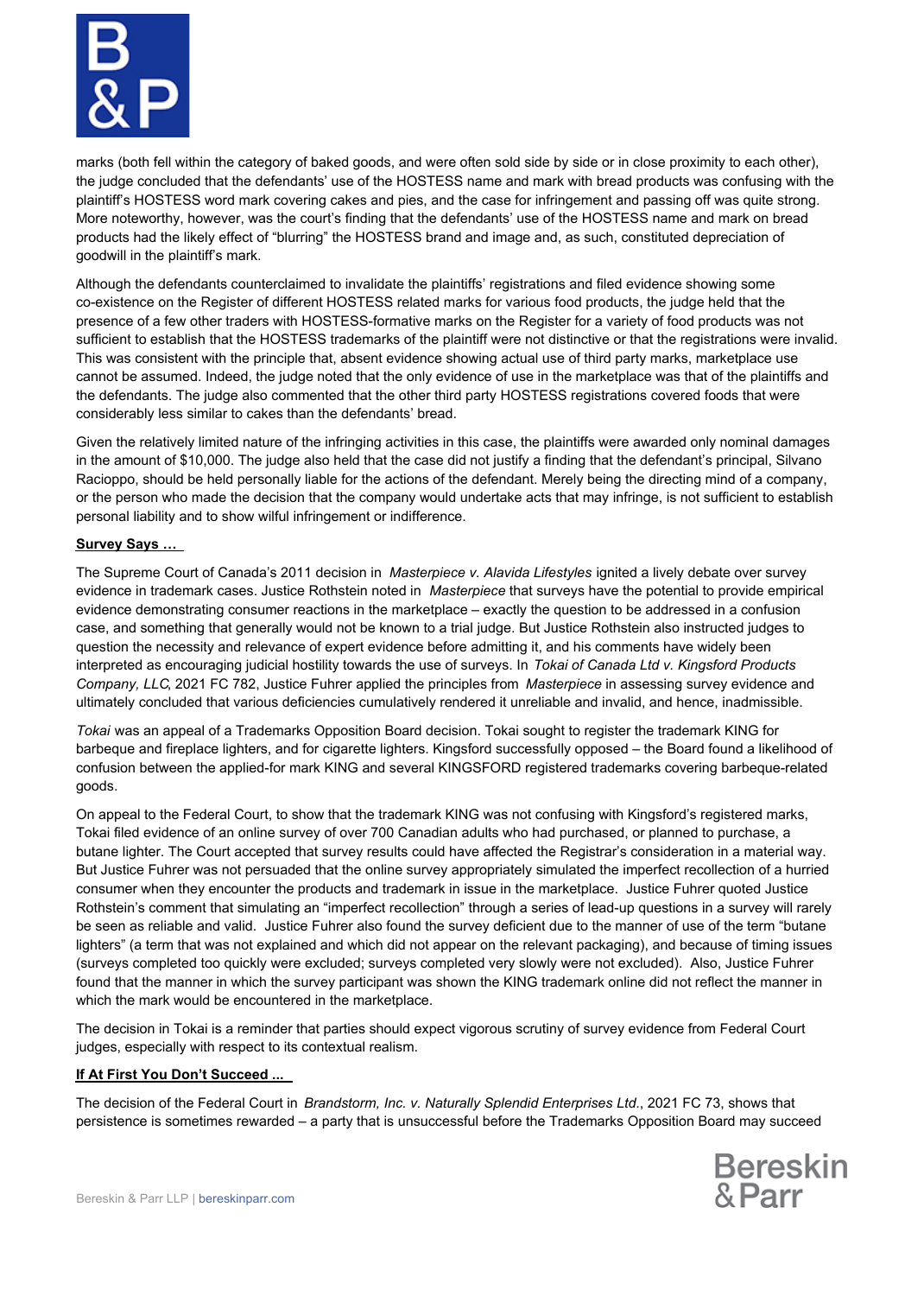

on appeal by fixing evidential problems identified in the first-instance decision.

Brandstorm opposed an application by Naturally Splendid to register the proposed trademark NATERA covering a range of food, beverage and nutritional products. Brandstorm alleged that it distributed organic and fair trade food and beverage products in Canada under the trademark NATIERRA, and based its opposition on non-entitlement and lack of distinctiveness – it alleged that the trademark NATERA was confusing with its previously used trademark NATIERRA at the filing date of the opposed trademark application (and at the date of opposition).

However, Brandstorm's evidence before the Opposition Board included only one invoice (dated three years before the application filing date), which the Board considered insufficient to show "use"of the NATIERRA mark in Canada because: (a) there was no evidence clearly connecting the invoice to images of the goods displaying the opponent's mark; (b) it was unclear whether the invoiced goods were transferred and sold in Canada; (c) there was no clear evidence of Brandstorm's normal course of trade for NATIERRA products in Canada (and specifically no evidence of sales volumes). Also, the single invoice did not establish continuous use and non-abandonment of the NATIERRA mark on the relevant material dates.

On appeal to the Federal Court, Brandstorm filed new evidence aimed at addressing the problems noted in the first-instance decision. The Court found that the new evidence regarding sales of NATIERRA products in Canada was "substantial and significant such that it could have materially affected" the Opposition Board decision. Therefore, the Court applied the "correctness" standard of review and considered all the evidence and issues afresh with no deference to the the Opposition Board's findings. The new evidence included Brandstorm's annual revenues from sales of NATIERRA products to Canadian retailers from 2010 to 2017, representative specimens of packaging of some NATIERRA products sold to Canadian retailers beginning in 2010, and email exchanges discussing product placement at HomeSense and Winners stores in Canada with purchase orders from 2013 for NATIERRA products.

The respondent argued that the evidence still did not clearly show NATIERRA-branded products on the shelves of Canadian retailers. However, the Court found that the evidence established Brandstorm's sale of NATIERRA products in Canada in the normal course of trade beginning in 2010. It was not necessary to provide direct evidence of the sale of those products to consumers. The sales to Canadian retailers were not token or otherwise outside the normal course of trade, and the volume and repeat nature of the sales strongly suggested that the retailers actually sold NATIERRA goods on a regular basis to their Canadian shoppers.

The Court went on to find the NATERA and NATIERRA trademarks confusing – the marks were said to bear a striking resemblance, and there was an overlap in the goods and channels of trade. Accordingly, the non-entitlement, and not distinctive, grounds of opposition succeeded, and the appeal was allowed.

#### **Acronyms and Trademarks**

Two decisions of the Federal Court this year reinforced the narrow scope of protection afforded to acronym marks in Canada.

One decision, of the Federal Court of Appeal in *Loblaws Inc. v. Columbia Insurance Company*, 2021 FCA 29, involved two companies using the "PC" acronym with kitchenware. The plaintiff, Loblaws Inc., sold food and grocery items as well as kitchenware in association with its "PRESIDENT'S CHOICE" and "PC" trademarks since the 1980s. The defendant, The Pampered Chef, manufactured and sold kitchenware products. In 2015, it updated its branding to include its corporate name "PAMPERED CHEF", as well as the letters "PC" in a design configuration, as shown below: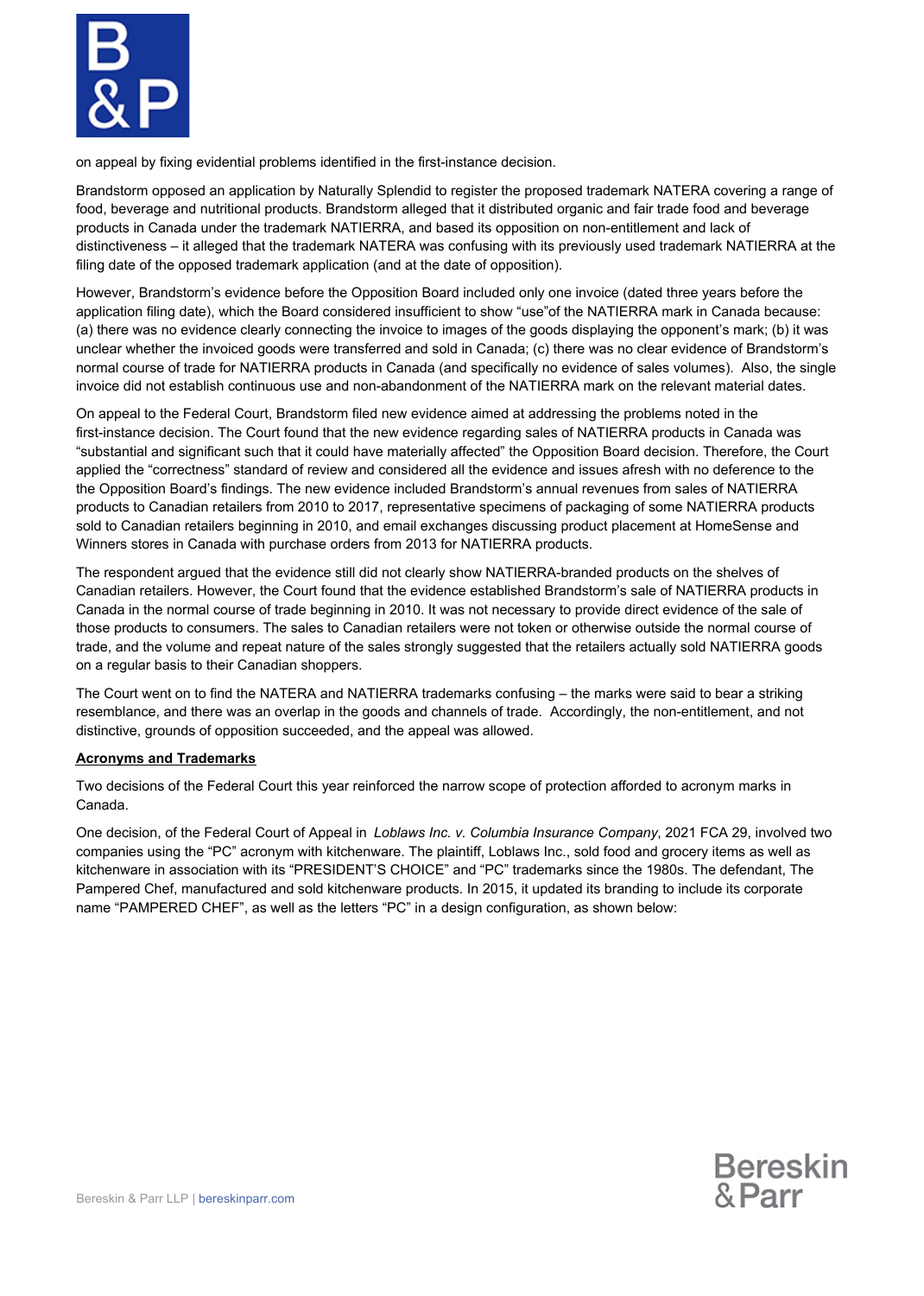



Despite finding the parties' respective "PC" marks bore some resemblance and were used with similar products destined to the same group of consumers, the trial judge found confusion was unlikely. Noting some differences in the trade channels associated with the products (direct sales versus retail store) and that the letters "PC" appeared in combination with the defendant's long form mark "PAMPERED CHEF", the trial judge held that consumers would not confuse it for the plaintiff's PC/PRESIDENT'S CHOICE trademarks.

Reviewing for errors of law, the Federal Court of Appeal dismissed the appeal, noting that it was open to the trial judge to find that the spoon design diminished the degree of resemblance between the competing marks, even though the marks, when sounded, were identical.

A second decision of the Federal Court, in *Chartered Professional Accountants of Ontario v. American Institute of Certified Public Accountants*, 2021 FC 35, was an appeal from a decision of the Trademarks Opposition Board rejecting an opposition to the trademark THIS WAY TO CPA. The application was filed by the American Institute of Certified Public Accountants ("AICPA") and opposed by the Chartered Professional Accountants of Ontario ("CPA Ontario") based, in part, on its advertised official mark, "CPA".

CPA Ontario argued that the Opposition Board applied the wrong test of resemblance with its CPA official mark, looking only at a straight comparison of the marks' appearance, and failed to consider the same ideas suggested by them. The Federal Court found no palpable and overriding error in the Opposition Board's decision, and dismissed the appeal. The Court noted that the official mark "CPA" consists of letters and does not inherently suggest any specific idea, and that CPA Ontario failed to present evidence on its meaning. The Court also found that the words "THIS WAY TO" in AICPA's mark rendered it not so nearly resembling the CPA official mark as to be likely mistaken for it. The decision reinforces the position that for both ordinary trademarks as well as official marks, acronym marks are entitled to a narrower scope of protectio

#### **Smart, but not Strong: Low Inherent Distinctiveness and Dictionary Words**

In *Smart Cloud Inc. v. International Business Machines Corporation*, [2021 FC 236](https://www.canlii.org/en/ca/fct/doc/2021/2021fc236/2021fc236.html?autocompleteStr=smart%20cloud&autocompletePos=2), Justice Walker dismissed Smart Cloud's appeal of an opposition decision in respect of IBM's application for the trademark IBM SMARTCLOUD in association with a broad range of computer hardware and software, as well as business management, development, network and consulting services.

The opposition grounds included Smart Cloud's allegation that it was the prior user of the SMARTCLOUD trademark and trade name and, thereby, that IBM was not the person entitled to registration. The Trademarks Opposition Board found certain of the confusion factors favoured Smart Cloud, while others either favoured IBM or neither party. On balance, the TMOB found that the factors weighed "slightly in favour" of IBM, leading to the rejection of the opposition grounds.

On appeal, Smart Cloud filed new evidence on the meaning of the word "cloud". Part of the new evidence was found not to be admissible as the affiant had not been qualified as an expert, yet part of his evidence ventured into opinion evidence. The remainder of the new evidence was, however, seen to be material to the issue of the meaning of the word "cloud" as of the relevant dates for assessment of the opposition grounds, warranting review of the TMOB decision on a *de novo* basis in respect of that issue, with the remainder of the decision being reviewed on a palpable and overriding error basis. Justice Walker's approach to review followed the Federal Court and Federal Court of Appeal jurisprudence that has issued since the Supreme Court of Canada's late 2019 decision on administrative review in *Vavilov.*

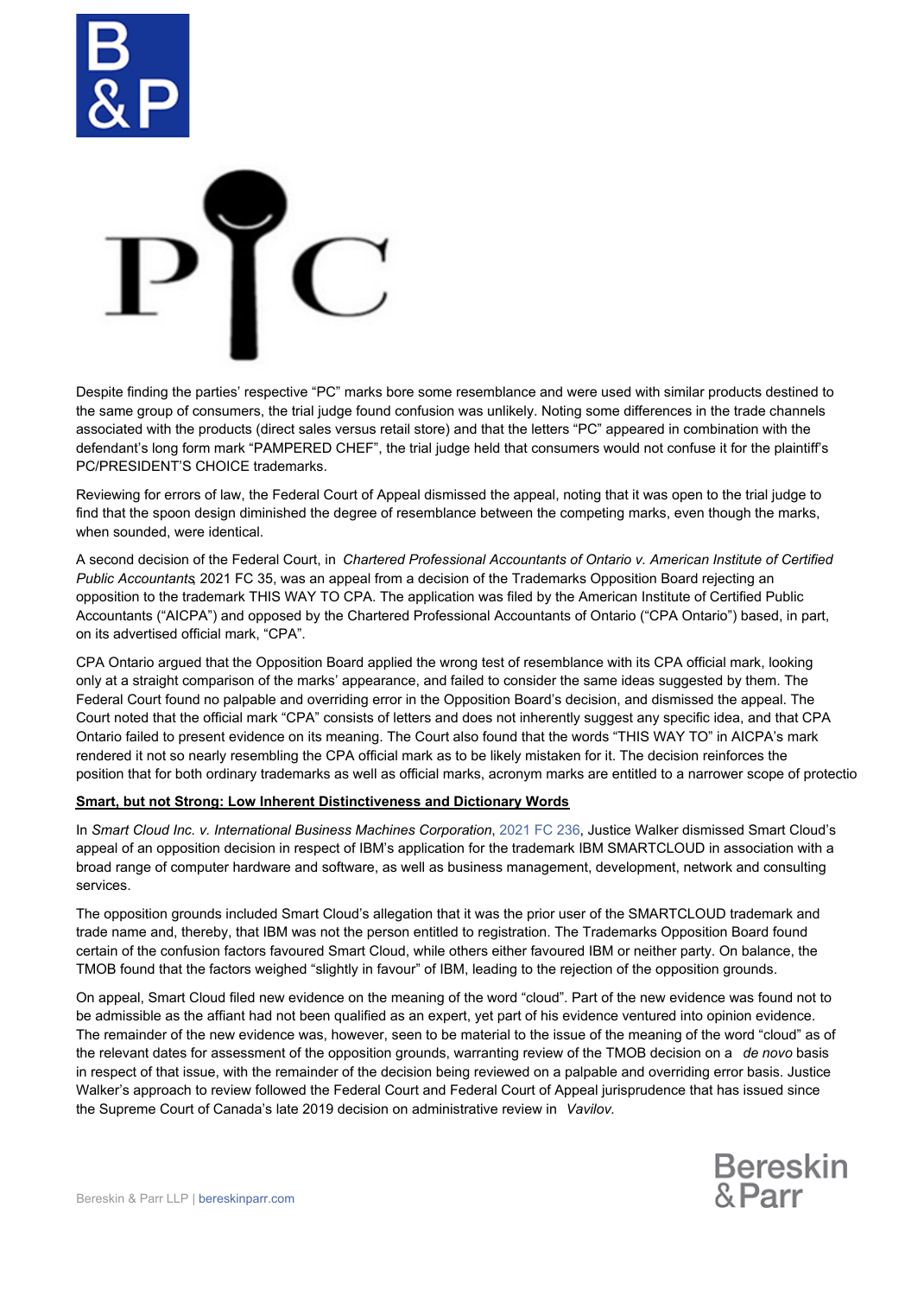

Justice Walker found on the basis of the new evidence that the TMOB erred in relying on a post-relevant dates definition, but notwithstanding that error, she found, based primarily on IBM's additional evidence, that the TMOB's conclusions that the mark SMARTCLOUD is highly suggestive and possesses a low degree of inherent distinctiveness were correct. In making this finding, and in confirming the resulting finding that SMARTCLOUD was a weak mark, she observed that: "A finding of low inherent distinctiveness in a trademark does not require the word or words that comprise the trademark to be ordinary dictionary words. A trademark that consists of a word or words that are in general usage and are sufficiently defined in the casual consumer's mind may have a low degree of inherent distinctiveness."

### **To Turn a Blind Eye – Trademark Bad Faith?**

In *Norsteel Building Systems Ltd. v. Toti Holdings Inc.* [2021 FC 927](https://www.canlii.org/en/ca/fct/doc/2021/2021fc927/2021fc927.html?autocompleteStr=norsteel%20&autocompletePos=1), Justice Zinn of the Federal Court declined to invalidate a trademark registration on a "bad faith" basis (our report on this decision is found [here](https://bereskinparr.com/doc/trademark-bad-faith-considered-by-the-federal-court)).

When Toti filed its Canadian trademark application, it failed to make "obvious" trademark inquiries about Norsteel, who it knew existed at that time. Norsteel alleged bad faith in respect of the Toti registration. Justice Zinn asked, and answered, the question of whether such conduct amounted to "bad faith" within the context of section 18(1)(e) of the *Trademarks Act*, a new provision of the *Act*. The new provision specifically provides that a trademark registration is invalid if "the application for registration was filed in bad faith." Before the addition of the new provision, a form of bad faith invalidity had been found to be implicit in an earlier application requirement provision that provided that an application needed to contain "a statement that the applicant is satisfied that he is entitled to use the trademark in Canada in association with the goods or services described in the application."

Justice Zinn's consideration of the new provision is the first time a Federal Court justice had done so. Toti's conduct, which Justice Zinn admitted could amount to "wilful blindness", was found not to be in "bad faith". In so holding, Justice Zinn appears to have set a high bar for what will be a "bad faith" trademark application. This high bar appears to be higher than the bar set under earlier bad faith jurisprudence *.*

A decision later in 2021 of Justice Walker in *Yiwu Thousand Shores E-Commerce Co. Ltd. v. Lin* [2021 FC 1040](https://www.canlii.org/en/ca/fct/doc/2021/2021fc1040/2021fc1040.html?searchUrlHash=AAAAAQAnIjE4KDEpKGUpIiAiVHJhZGVtYXJrcyBBY3QiICJiYWQgZmFpdGgiAAAAAAE&resultIndex=2) addressed the new provision, but did not address the *Norsteel* decision. It similarly suggests a high bar. Justice Walker discarded a section 18(1)(e) invalidity allegation on a lack of evidence "in the record that the [Registrant] purposely filed his trademark registration in 2017 to usurp the … trademark … or that [the Registrant] intended to harm [the moving party's] business."

#### **Damages, Damages**

Two noteworthy decisions of the Federal Court in 2021 resulted in awards of compensatory *and* punitive damages.

In *Canadian Standards Association v. Pharma Plastic Industries Inc*., [2021 FC 136](https://www.canlii.org/en/ca/fct/doc/2021/2021fc136/2021fc136.html?autocompleteStr=Canadian%20standards%20association%20phar&autocompletePos=1), Justice Walker issued an injunction in respect of trademark infringement and depreciation of goodwill arising from Pharma Plastic's unauthorized use of the CSA certification marks, ordered Pharma Plastic to effect a recall, awarded damages in the amount of \$50,000, and awarded punitive damages in the amount of \$25,000.

Pharma Plastic manufactures and sells plastic vials, jars and blister packs to pharmacies for use in distributing prescription medicines. It applied to CSA in respect of its new child resistant vials for certification. Prior to successful certification, Pharma Plastic sold vials bearing the CSA marks to a limited number of pharmacies. Once CSA learned of these sales, it wrote to Pharma Plastic advising that the trademark use violated its rights and that the certification process had been placed on hold.

Whether Pharma Plastic immediately complied with the demands made in CSA's letter was contested, but in the proceeding, Pharma Plastic did not dispute its unauthorized sales or CSA's request for interlocutory relief; the nature and quantum of damages was the issue before Justice Walker.

With respect to the relief sought, Justice Walker found that Pharma Plastic's unauthorized use of the CSA marks constituted infringement and was likely to have the effect of depreciating the value of the goodwill attaching to the marks, such value being "inextricably linked to the public's confidence in [CSA's] safety and quality standards and the rigour of its testing protocols".

In calculating damages, Justice Walker considered the unpaid services and license fees payable under the testing and certification contract between CSA and Pharma Plastic; the unpaid amount was about one-half of the amount CSA sought

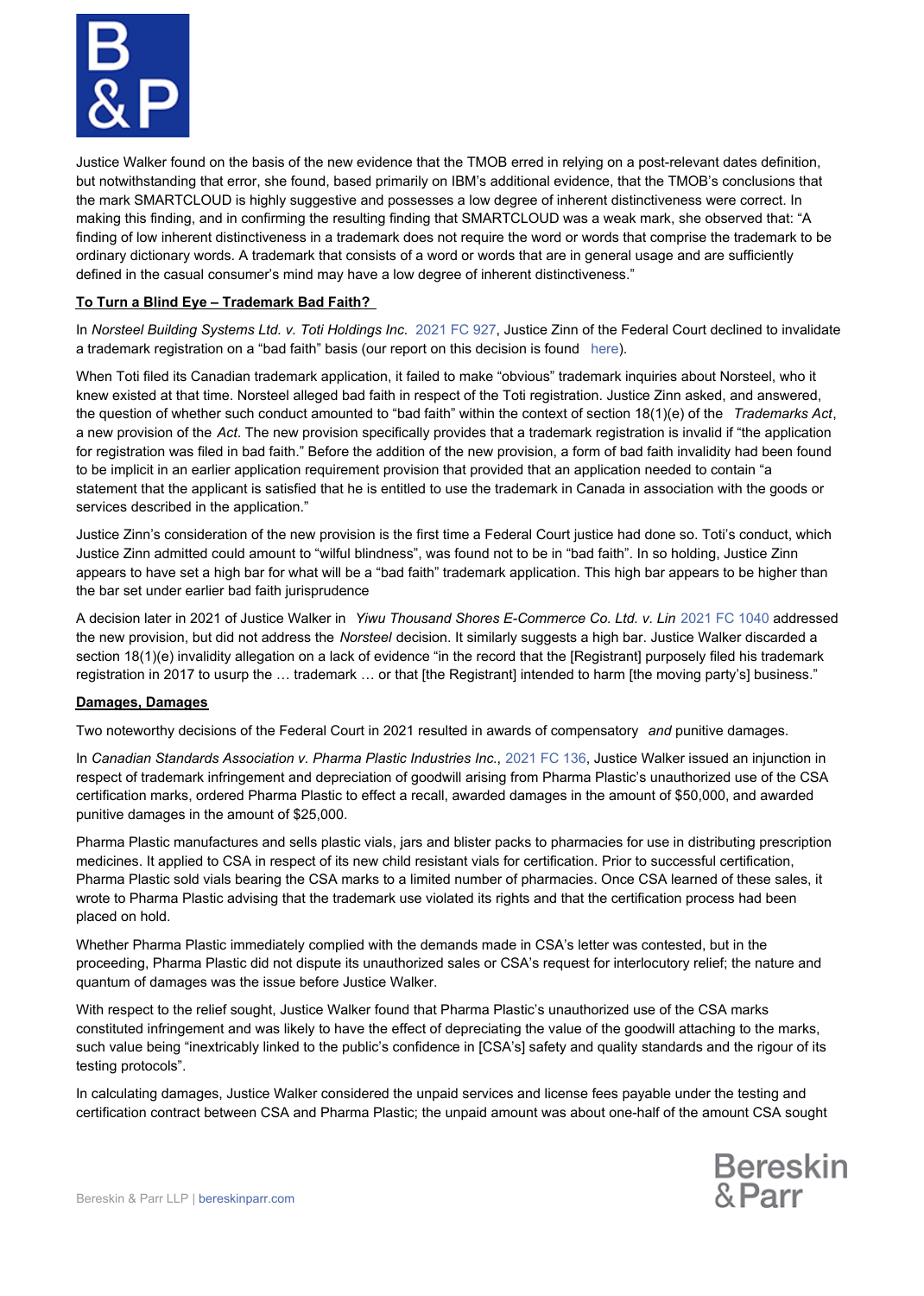

in damages. CSA sought \$50,000, and Justice Walker agreed. With respect to punitive damages, Justice Walker considered a range of factors, including that Pharma Plastic's conduct was "planned and deliberate" and that it continued its "wrongful conduct" after receiving the demand letter.

The second decision was in *TFI Foods Ltd. v. Every Green International Inc.,* [2021 FC 241](https://www.canlii.org/en/ca/fct/doc/2021/2021fc241/2021fc241.html?autocompleteStr=TFI%20Fo&autocompletePos=2).

In 2020, in *TFI Foods Ltd I-MEI Foods Co, Ltd. v Every Green International Inc.*, [2020 FC 808](https://www.canlii.org/en/ca/fct/doc/2020/2020fc808/2020fc808.html), Justice McHaffie of the Federal Court issued an interlocutory injunction against Every Green enjoining it from offering for sale, selling, and/or labelling products bearing the trademark I-MEI Design with labels identifying Every Green as the "exclusive distributor" of I-MEI, and ordered Every Green to recall its falsely labelled products (our report of that decision is found [here](https://bereskinparr.com/doc/interlocutory-injunctions-rare-but-not-extinct)). Every Green did not comply with the injunction order and took no further steps to defend the action.

In 2021, TFI and I-MEI sought default judgment, and Justice McHaffie granted it in part. He found that I-MEI had established its case in statutory passing off, but that TFI had not. He continued the injunction, awarded damages to I-MEI in the amount of \$55,000, and awarded punitive damages in the amount of \$35,000.

At the default judgment hearing, TFI and I-MEI focused their arguments on statutory passing off, and not on infringement. Justice McHaffie observed that there was no evidence before him that the goods being sold by Every Green in association with the I-MEI Design were not in fact sourced from I-MEI. He said: "If they were able to show that they were not genuine I-MEI goods, there is no question they would have presented such evidence to the Court. In such circumstances, I have insufficient evidence to establish on a balance of probabilities that the goods being sold by Every Green are counterfeit. Rather, I conclude the goods are likely genuine goods manufactured by I-MEI that have entered the Canadian market elsewhere, and have been imported into Canada without the approval of I-MEI or its Canadian distributor TFI. Such goods are commonly known as "parallel imports" or "grey market goods". He went on to observe that "the sale in Canada of grey market goods does not itself infringe a trademark", rejecting TFI and I-MEI's argument that "affixing a label falsely stating that Every Green is the exclusive distributor, and having inaccurate ingredient information, makes the goods "akin" to fake or counterfeit goods and makes Every Green's actions effectively infringement".

With respect to the statutory passing off relief, Justice McHaffie found that the three elements – goodwill, misrepresentation and damage – were established. This finding on misrepresentation is of particular note: "The label that Every Green has affixed to products bearing the I-MEI Design trademark falsely states that Every Green is the exclusive Canadian distributor of such I-MEI branded products. This statement amounts to a false statement of association … and constitutes a misrepresentation within the scope of a claim for passing off … and is likely to cause confusion between the business of Every Green and that of TFI and/or I-MEI.

## **The Supreme Court of Canada Closes the Case**

The Supreme Court of Canada has finally packed up the luggage and closed the case on the Swiss Cross design saga, dismissing an application for leave to appeal in*Travelway Group International Inc. v. Group III International Ltd., et al (docket* No. 39576).

The saga arose following an application by Wenger alleging that Travelway's use of a Swiss Cross Design in association with luggage constituted trademark infringement and passing off. The Federal Court originally dismissed the application (2016 FC 347), but the Federal Court of Appeal overturned (2017 FCA 215), finding that Travelway's registered trademarks infringed and passed off on Wenger's registered trademarks. However, the FCA did not order the expungement of Travelway's registrations, referring the issue of expungement back to the lower court. This created a rather perplexing outcome: registrations for trademarks found to be confusing were nevertheless allowed to co-exist on the Trademarks Register.

In 2019, the Federal Court ordered Travelway's trademark registrations expunged for invalidity ([2019 FC 1104](https://protect-eu.mimecast.com/s/2P6PCgR5ulxnm5h3F0jq)). The decision assuaged some of the uncertainty created by the decision of the FCA to leave two registered but confusing trademarks on the Register. Wenger's appeal on the issue of its entitlement to monetary compensation for Travelway's pre-expungement use of its registered yet infringing trademarks was, however, dismissed [\(2020 FCA 210](https://protect-eu.mimecast.com/s/0yW6C9J8smgPMVFEqHOU)). The Court found that in the absence of fraud, wilful misrepresentation or bad faith, a registered trademark is presumed to be valid, and the registered owner cannot be liable for use that falls within the scope of such rights.

On September 29, 2021, the SCC dismissed Travelway's application for leave to appeal, without reasons. Trademark owners can now take some comfort in knowing that the existence of a valid registered trademark should be considered a